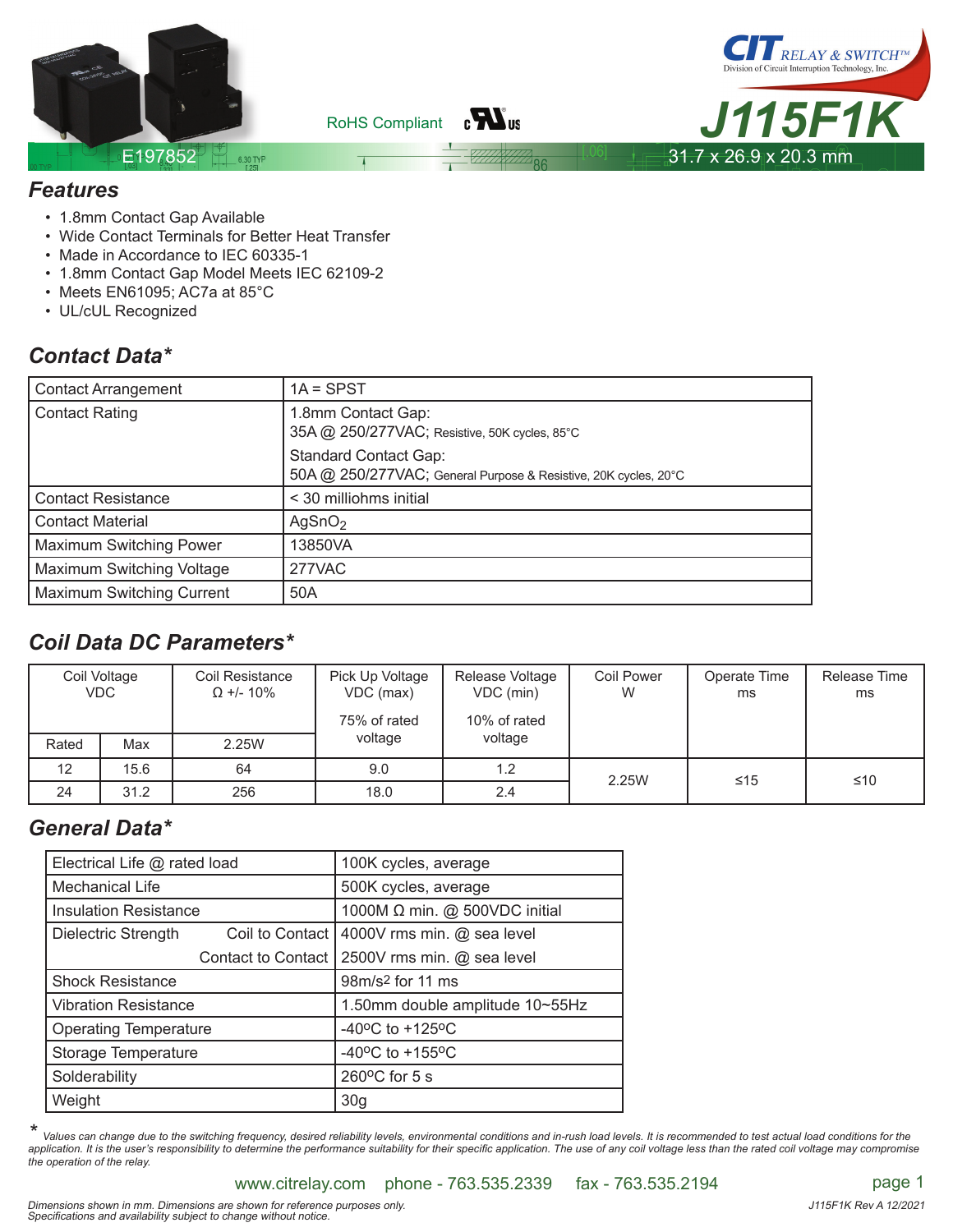

# *Ordering Information*

| 1. Series                                                                            | J115F1K | 1A | н | 12VDC | S | K | 2.25 |
|--------------------------------------------------------------------------------------|---------|----|---|-------|---|---|------|
| J115F1K                                                                              |         |    |   |       |   |   |      |
| 2. Contact Arrangement<br>$1A =$ SPST N.O.                                           |         |    |   |       |   |   |      |
| 3. Contact Raging<br>$H = 50A$ with standard contact gap; 35A with 1.8mm contact gap |         |    |   |       |   |   |      |
| 4. Coil Voltages<br>12VDC<br>24VDC                                                   |         |    |   |       |   |   |      |
| 5. Sealing Options<br>S = Sealed, standard                                           |         |    |   |       |   |   |      |
| 6. Contact Material<br>$Blank = AgSnO2$                                              |         |    |   |       |   |   |      |
| 7. Contact Gap<br><b>Blank = Standard Contact Gap</b><br>$K = 1.8$ mm Contact Gap    |         |    |   |       |   |   |      |
| 8. Coil Power<br>$2.25 = 2.25W$                                                      |         |    |   |       |   |   |      |

 $[.06]$ 

 $\overline{86}$ 

page 2